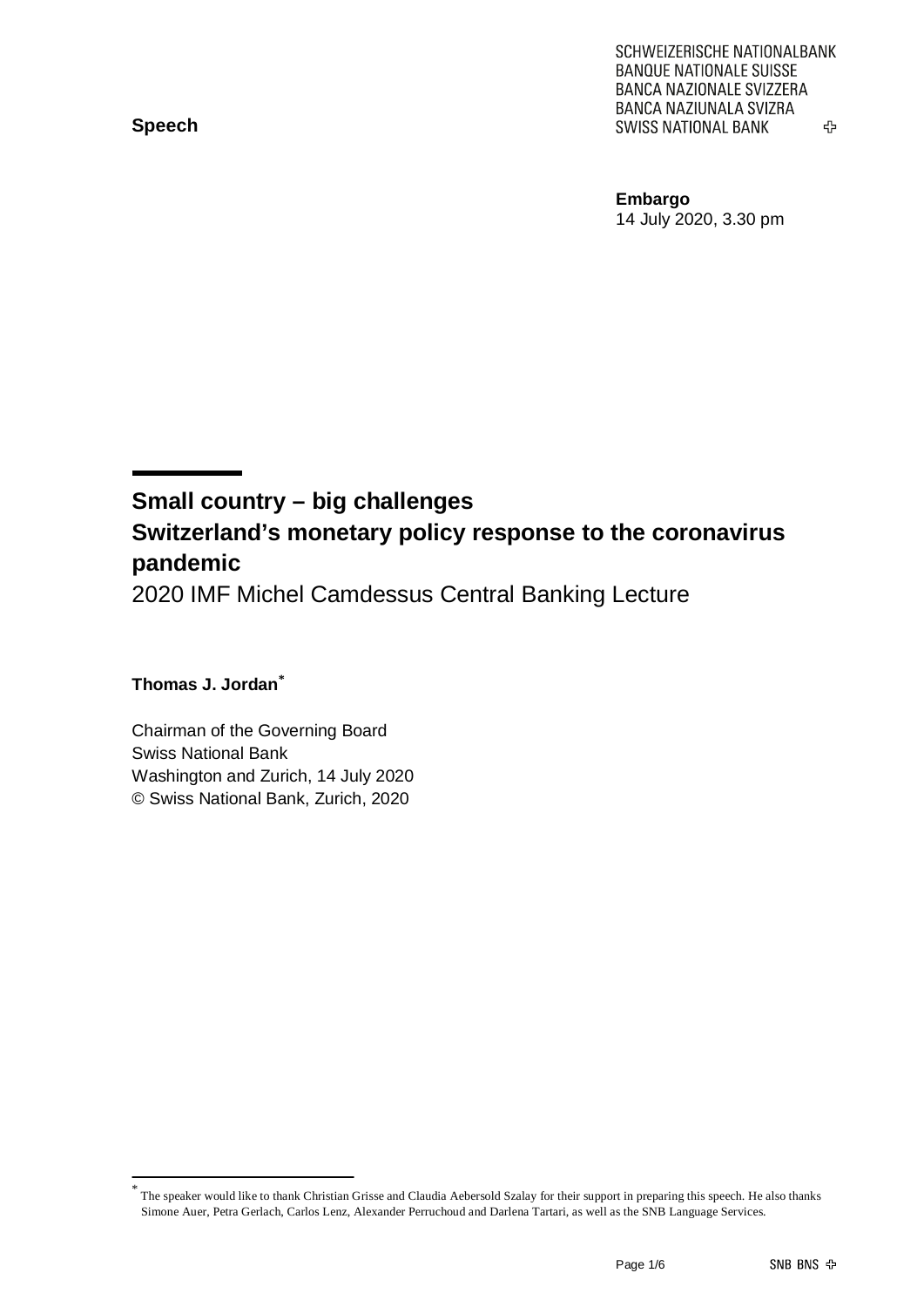Dear Madame Managing Director of the International Monetary Fund, Dear Kristalina, Ladies and gentlemen

It gives me great pleasure to speak before you today – although for most of you only virtually, unfortunately, due to the coronavirus pandemic.

Dear Kristalina, I'd like to thank you and the IMF very much for the invitation to give this year's Michel Camdessus Central Banking Lecture. This is a great honour for me and for the Swiss National Bank. I have had the privilege of meeting Michel Camdessus, and hold him in high esteem as an impressive personality and a far-sighted decision-maker. Allow me also to pay tribute to you, dear Kristalina, for your strong leadership of the IMF at this critical juncture. The work of your institution is crucial for overcoming the current global crisis.

The coronavirus pandemic presents the world with enormous challenges. In my speech today, I will focus on some of these challenges as they pertain to monetary policy in Switzerland. In recent years, the Camdessus Lecture has been given by central bank governors of large economies. These central banks shape global monetary policy. I, on the other hand, speak as the central bank representative of a small open economy that conducts its monetary policy against this global backdrop.

## **Pre-coronavirus: a difficult starting position for Swiss monetary policy**

Even before the outbreak of the coronavirus pandemic, the monetary policy situation in Switzerland was not easy. In January 2020 – in other words, even before the first coronavirus cases were recorded in our country – inflation was just 0.2%. At the same time, the SNB policy rate of −0.75% had already been at a historical low for five years. Not so long ago, we could hardly have imagined negative nominal interest rates. Let me briefly explain how this extraordinary situation came about.

#### **Monetary policy challenges due to spillovers from abroad**

As a small open economy, Switzerland is highly exposed to external disruptions. Exchange rate movements in particular exert a major influence on inflation and economic activity in our country.

A further characteristic of Switzerland is that the Swiss franc, as a safe-haven currency, tends to appreciate when global risk sentiment deteriorates. In recent years, a number of crises – notably the global financial crisis and the European sovereign debt crisis – have led to appreciations of the franc. What does the strong influence of developments abroad on inflation in our country mean for our monetary policy? It means that inflation can be controlled with even less precision than in the large currency areas. It is not possible – or only with disproportionate use of monetary policy instruments and correspondingly marked sideeffects – to always fully offset spillovers from abroad. For this reason, a definition of price stability that allows a certain flexibility in the monetary policy response is essential for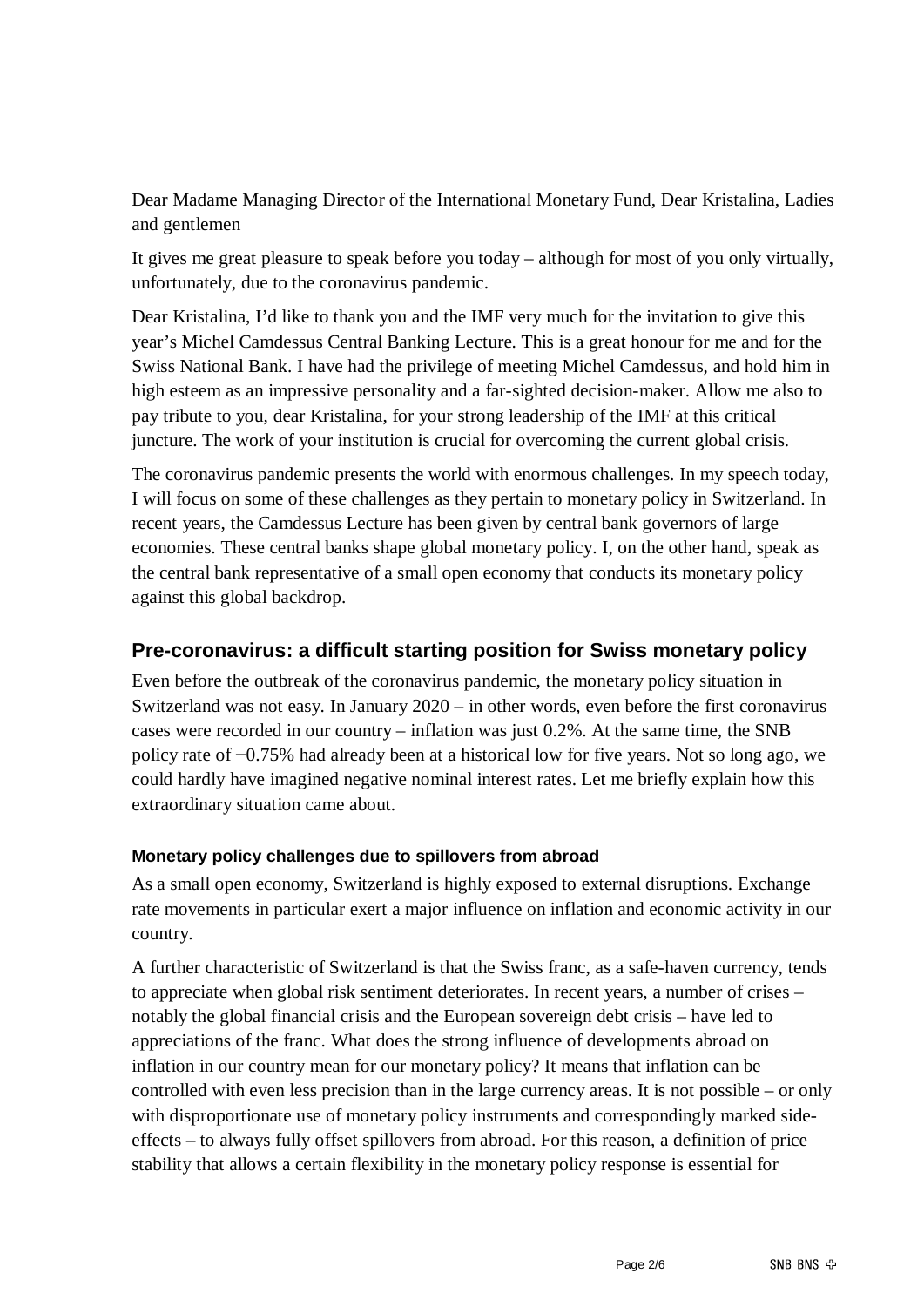Switzerland. According to the SNB definition, price stability is considered to prevail when the inflation rate is less than 2% but still positive. This has yielded good results.

In addition to the aforementioned crises, the international low interest rate environment has also exerted upward pressure on the franc. The global decline in the level of interest rates over recent decades is mainly due to structural factors – and thus to a decline in the equilibrium rate of interest. No country can detach itself from this global development, and certainly not Switzerland with its open capital market.

The global fall in interest rates increased the upward pressure on the franc. Historically, nominal interest rates in Switzerland have been substantially below those abroad. Besides the usually lower inflation rate in Switzerland, this also reflects our country's political stability and the credibility of our institutions.

In response to the global financial crisis, the central banks in the major currency areas lowered their policy rates close to zero. In Switzerland too, monetary policy easing was necessary. However, there was less scope for interest rate cuts here than abroad due to the already lower interest rate level. The global decline in interest rates therefore narrowed the interest rate differential with other countries, which led to additional upward pressure on the franc.

Following a series of appreciations, the Swiss franc was at times significantly overvalued. This posed considerable challenges for companies in our country, and inflation declined repeatedly into negative territory. Given this situation, how was the SNB able to conduct the expansionary monetary policy required in this low-inflation environment? We carried out substantial interventions in the foreign exchange market, and temporarily introduced a minimum exchange rate against the euro. At the beginning of 2015, we then lowered our policy rate below zero. This was done in order to at least partially restore the usual interest rate differential with other countries and thus alleviate the upward pressure on the franc.

#### **Experience with the negative interest rate in Switzerland**

The SNB was one of the first central banks to lower its monetary policy rate significantly into negative territory. Let me therefore say a few words about our experience with the negative interest rate, which has now lasted a good five years. On the whole, negative interest has proved its worth for Switzerland. The transmission of negative interest to the economy in this country occurs primarily through its impact on the exchange rate. Negative interest has passed through to money and capital market rates, and thus eased upward pressure on the Swiss franc. This has helped to ensure more appropriate monetary conditions for the economy. It is less clear to what extent the negative interest rate also has an effect via the credit channel. However, we introduced negative interest not because of its effect on the demand for credit, but because of its influence on the exchange rate.

In Switzerland, the negative interest rate has thus had the intended impact. But there have also been side-effects. Negative interest poses a challenge for banks, pension funds, insurance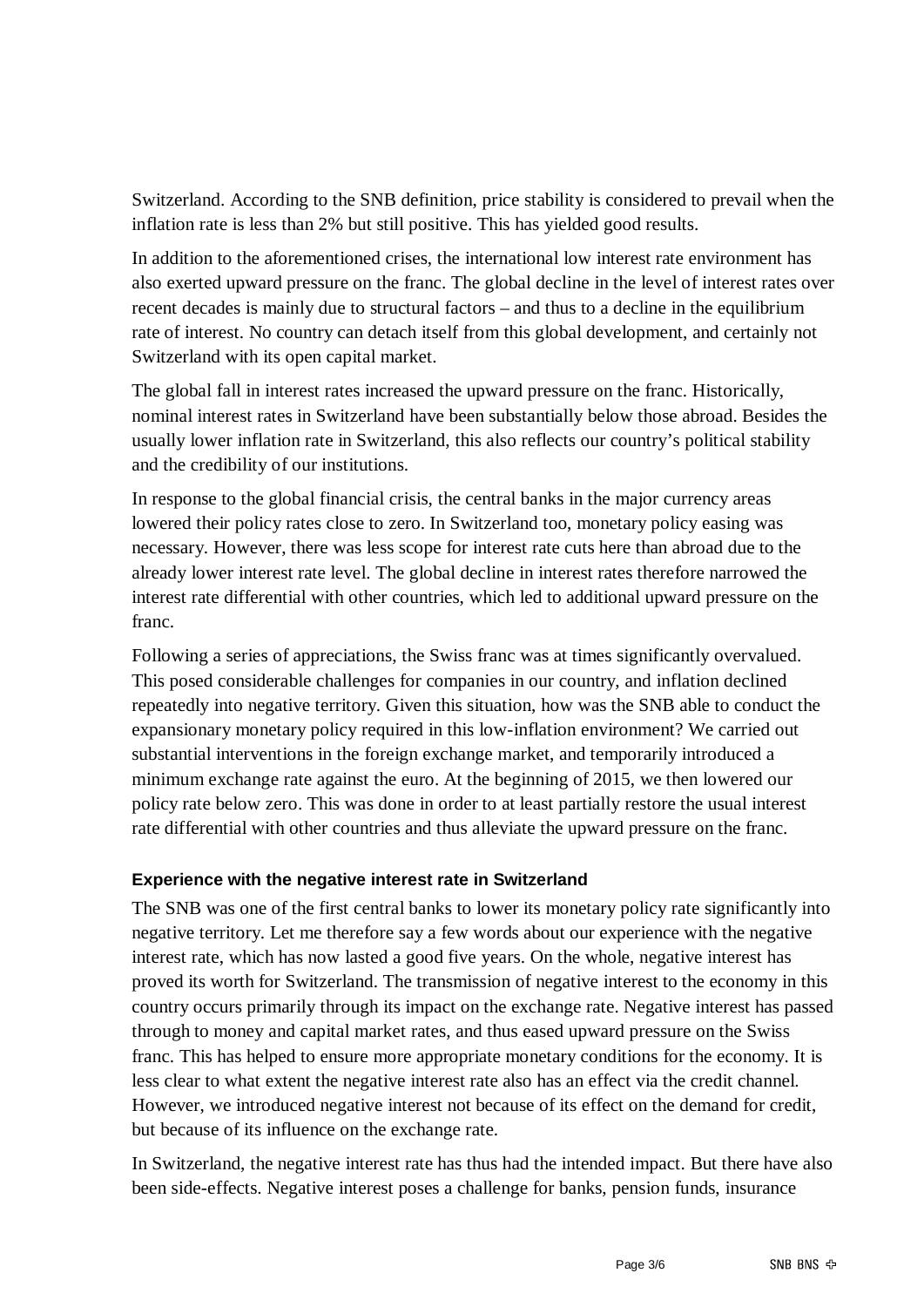companies and savers. It may also have negative consequences for financial stability if the search for yield leads to excessive risk taking. The decision to impose negative interest therefore requires, like all monetary policy decisions, a cost-benefit analysis. While the benefits of negative interest in relation to the exchange rate occur immediately, possible sideeffects only become apparent over time. With regard to financial stability, our experience shows that macroprudential measures – in particular the countercyclical capital buffer – help to limit the undesirable impact of negative interest. In order to further reduce the side-effects on the banking system, we also grant the banks a considerable exemption threshold. Negative interest is thus charged on only a portion of their sight deposits at the SNB.

Ladies and gentlemen, even though we still have scope for further interest rate cuts, the fact remains that one cannot lower interest rates indefinitely. For this reason, interventions in the foreign exchange market, in which we buy foreign currencies and sell Swiss francs, also play a central role in our policy mix.

#### **Foreign exchange market intervention as a monetary policy instrument**

Since the global financial crisis, the central banks of many large economies have implemented extensive securities purchase programmes (known as quantitative easing, or QE). By contrast, the SNB has intervened in the foreign exchange market. This has several reasons. First, the capital market in Switzerland is relatively small, which naturally limits the size of a QE programme. Second, the capital market in Switzerland plays only a subordinate role in the transmission of monetary policy, as comparatively few, large companies use it to finance themselves. And third, in Switzerland the upward pressure on the franc was the main reason for the at times very low inflation. Against this backdrop, for us, foreign exchange market interventions were and still are the most direct and thus the most effective instrument besides the negative interest rate.

When deciding on whether to intervene, it is vital – just as with negative interest rates – that a continuous cost-benefit analysis takes place. On the one hand, there is the benefit of preventing an excessive appreciation of the Swiss franc and thereby stabilising price and economic developments. On the other hand, foreign exchange market interventions expand the SNB's balance sheet and have caused our investments in foreign currencies to rise sharply. Therefore, they increase financial risks in the longer term. The responsibility to manage our assets in the best possible way, and so limit the risk of potential loss, has thus also increased. For this reason, we invest a significant proportion of our assets in stocks in order to improve the risk/return profile of our investments.

Our experience shows that foreign exchange market interventions and the negative interest rate are essential for a small open economy with a safe-haven currency in a global low interest rate environment. The combination of these two monetary policy instruments is more effective and results in fewer undesirable side-effects overall than concentrating on just one of them.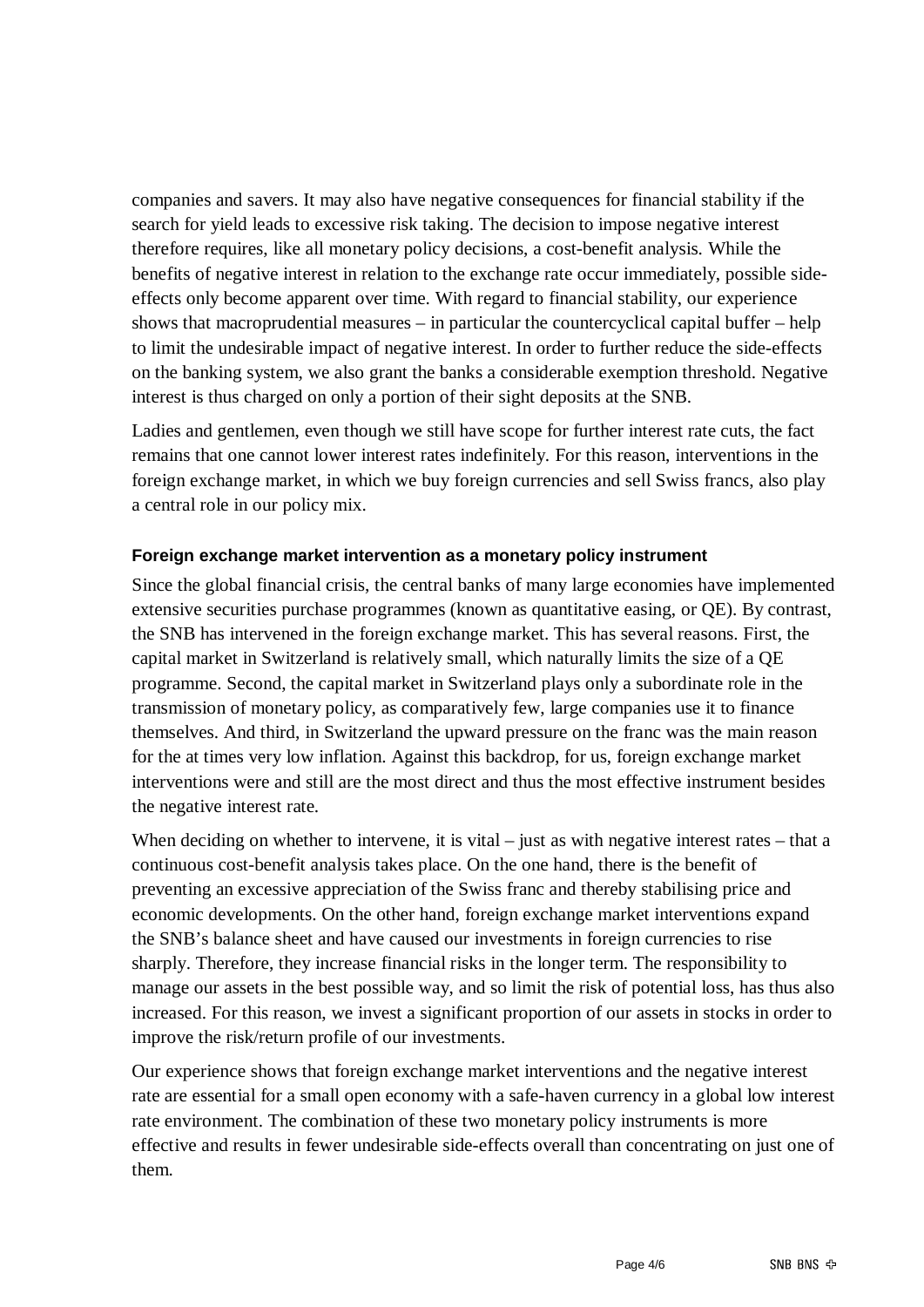## **Challenges for monetary policy in times of the coronavirus pandemic**

Ladies and gentlemen, a strong franc, low inflation and negative interest rates – this was the monetary policy environment in Switzerland at the beginning of the year. And then came coronavirus.

The pandemic and the restrictions imposed in many countries to contain the virus brought parts of the economy to a temporary standstill. Not only coronavirus, but also the economic downturn spread unusually quickly across the entire world. In the first quarter of this year, the Swiss economy experienced the sharpest downturn since the oil crisis in the 1970s. Furthermore, the second quarter is likely to be considerably worse. Inflation has declined once again and has fallen clearly into negative territory.

What is the task of monetary policy in Switzerland in this situation? As always, the aim is to ensure appropriate monetary conditions. In this specific case, it is also about providing banks with the necessary liquidity so that they can supply the economy with credit. Many companies have experienced severe sales losses due to the restrictions imposed on their business activities and the lack of demand for their products. While revenues have fallen away, a large part of the costs continue to be incurred. These companies therefore need swift access to financial resources, to bridge the loss of revenue.

In the current situation, however, the line between liquidity and solvency problems is blurred for many companies. To ensure that banks do not hesitate in granting new loans, the Swiss government set up a programme through which it provides guarantees for corporate loans. With a minimum of red tape, companies are able to apply for such guaranteed loans from their account-holding bank. Following a brief check, the loans are approved and paid out. In this way, even small companies with no existing credit relations can obtain bridging loans quickly and at very favourable conditions – with an interest rate of 0% for amounts of up to half a million francs. Within the first week after the start of the programme, every tenth Swiss company had received such a loan. This figure has since risen to a good 20% of all companies in Switzerland.

The SNB is offering the banks a new facility for refinancing the loans guaranteed by the government at our current policy rate of −0.75%. The SNB COVID-19 refinancing facility increases the banks' liquidity and their capacity to grant credit on favourable terms. Getting a loan programme aimed at mitigating the economic consequences of the coronavirus pandemic up and running so quickly depended on close cooperation between the government, central bank and private sector.

Not only has the coronavirus pandemic presented Swiss monetary policy with new challenges, but it has also exacerbated the long-standing problem of upward pressure on the franc. Two drivers have been decisive here recently. First, the monetary policy easing by the major central banks through purchases of securities and interest rate cuts pushed down foreign yields. As a result, the interest rate differential with Switzerland narrowed once again. And second, the high level of uncertainty about the economic outlook led to a flight to safe-haven